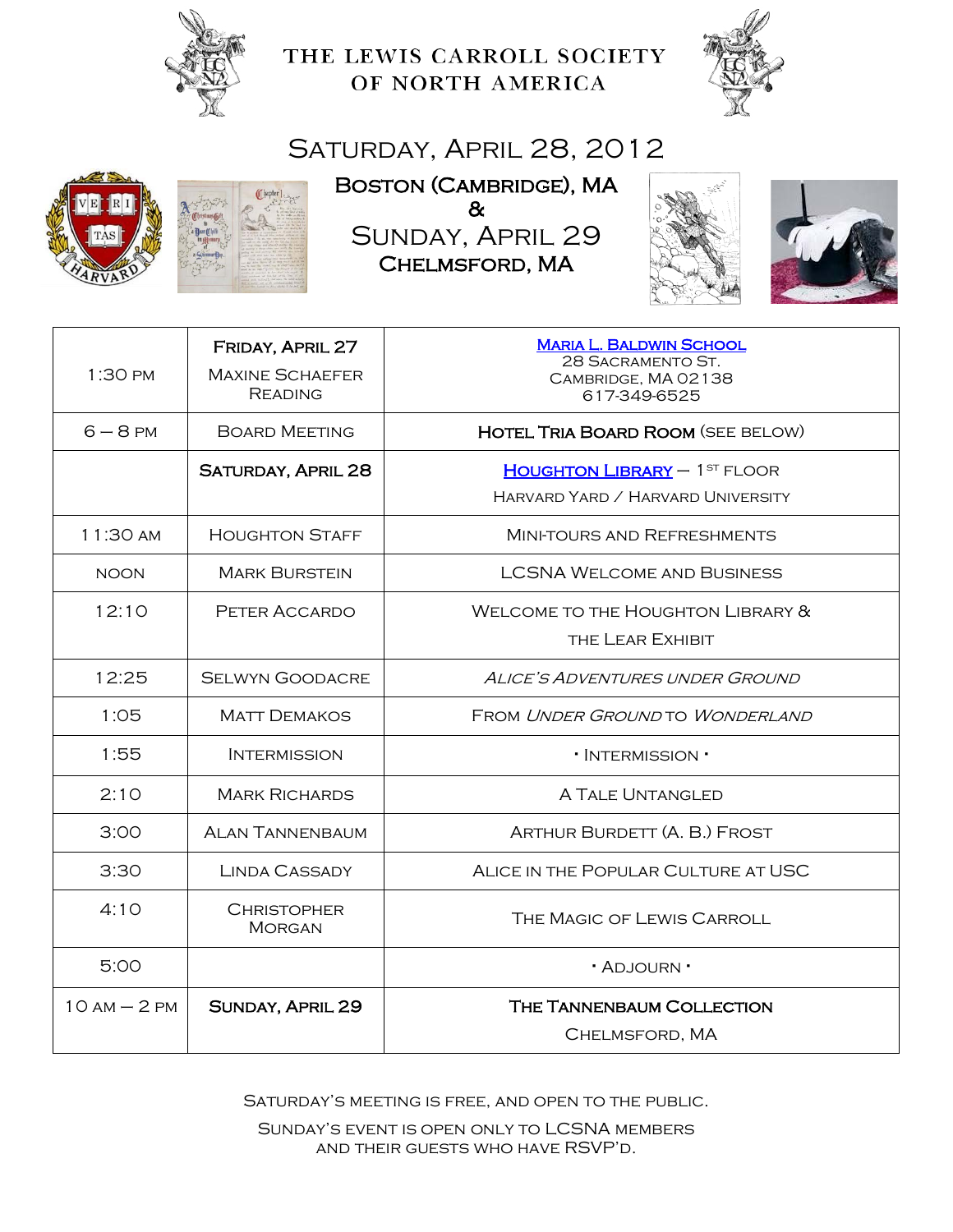

#### THE LEWIS CARROLL SOCIETY OF NORTH AMERICA



## **Accommodations**

Our recommended lodging is the [Hotel Tria](http://www.hoteltria.com/) (Best Western), 220 Alewife Brook Parkway, Cambridge, MA. If you **reserve by April 2**, our rate is \$159/night for Friday and/or Saturday (includes breakfast, Internet, parking and shuttle to Harvard or the nearby subway). Call 1-866-333-TRIA and mention the Lewis Carroll Society.

#### **Meals**

There are no lunch plans on Saturday, so please eat a late, hearty brunch. Join your fellow Carrollians after the meeting at the [Grafton Street Pub & Grill,](http://graftonstreetcambridge.com/) 1230 Mass Ave., Cambridge. Dinner is \$50 per per-son, tax and tip included. At your earliest convenience, please [email our secretary,](mailto:imholtz99@atlantech.net?subject=Boston-RSVP) Clare Imholtz, with the names of those who will attend and then either pay for the meals and choose entrées via PayPal [here,](http://lewiscarroll.org/wp-content/meetings/2012SPRING/pay4meals.html) **or** send a note to her at 11935 Beltsville Dr., Beltsville, MD 20705 with a check payable to LCSNA and the name and entrée choice (Pan-seared Chicken Breast, Brandt Farms Grilled Bavette Steak, Butternut Squash Ravioli, or Grilled Atlantic Salmon) for each guest. We need to receive your **reservation(s)** by **April 20**.

## **Venues and Speakers**

The **Houghton Library** at Harvard has been the scene of memorable LCSNA meetings in 1981, 1993, and 2004. Home to the fabled Harcourt Amory collection (*KL* 73:11), the Library will be concurrently exhibiting *[The Natural](http://hcl.harvard.edu/info/exhibitions/)  [History of Edward Lear](http://hcl.harvard.edu/info/exhibitions/)*. **Peter Accardo** is its Coordinator of Programs.

**Dr. Selwyn Goodacre** edited *Jabberwocky, The Journal of the Lewis Carroll Society* (UK) for 22 years, and has spoken and published widely on Carroll and other children's writers, from Enid Blyton to Kate Wiggin. Selwyn will trace the eventful career of the *Alice* manuscript from Christ Church, Oxford, to the British Library, and will examine the relative merits of the numerous facsimiles.

**Matt Demakos**'s articles on Carroll have appeared in *The Carrollian* and *Knight Letter*. Here he examines the differences between Carroll's handwritten version and his first published version of *Alice's Adventures* in a talk that challenges some long-held views and presents some previously unpublished material.

**Mark Richards**, chairman of the Lewis Carroll Society (UK), enjoys exploring all aspects of Carroll's life and work but has a particular fascination with the bizarre and the overlooked. Mark believes that many of Carroll's works receive less attention than they deserve and readers are denying themselves the pleasure of some of Carroll's greatest writing. *A Tangled Tale* is a perfect case in point. This strange hybrid seems to scare off many readers and researchers, yet it is a fascinating example of Carroll's originality and humor, and a work which reveals much about its author.

**Alan Tannenbaum** has been collecting Carroll for about 30 years. He is a former president of the LCSNA and enjoys speaking and writing about aspects of Carroll collecting. He retired in 2008 and now spends most of his time working on projects such as Alice150. His talk covers A. B. Frost, the famous American illustrator of *Rhyme? and Reason?,* and *A Tangled Tale*.

**Linda Cassady** and her husband, George, sponsor the [Wonderland Award,](http://www.usc.edu/libraries/news/wonderland/) encouraging new scholarship and creative work related to Lewis Carroll. The award was established at USC in 2004 and some of the 250 entries will be shown.

**Christopher Morgan** was, among his many writing credits, editor-in-chief of *Byte* magazine, and the founding editor of *Popular Computing*. In his spare time he is a musician, audiophile, book collector (Carroll is a specialty), former president of the bibliophilic Ticknor Society, photographer, and an organizer of the Gathering4Gardner and the Computer Bowl. Chris is also an amateur magician and he will discuss and demonstrate Carroll's interests in this area.